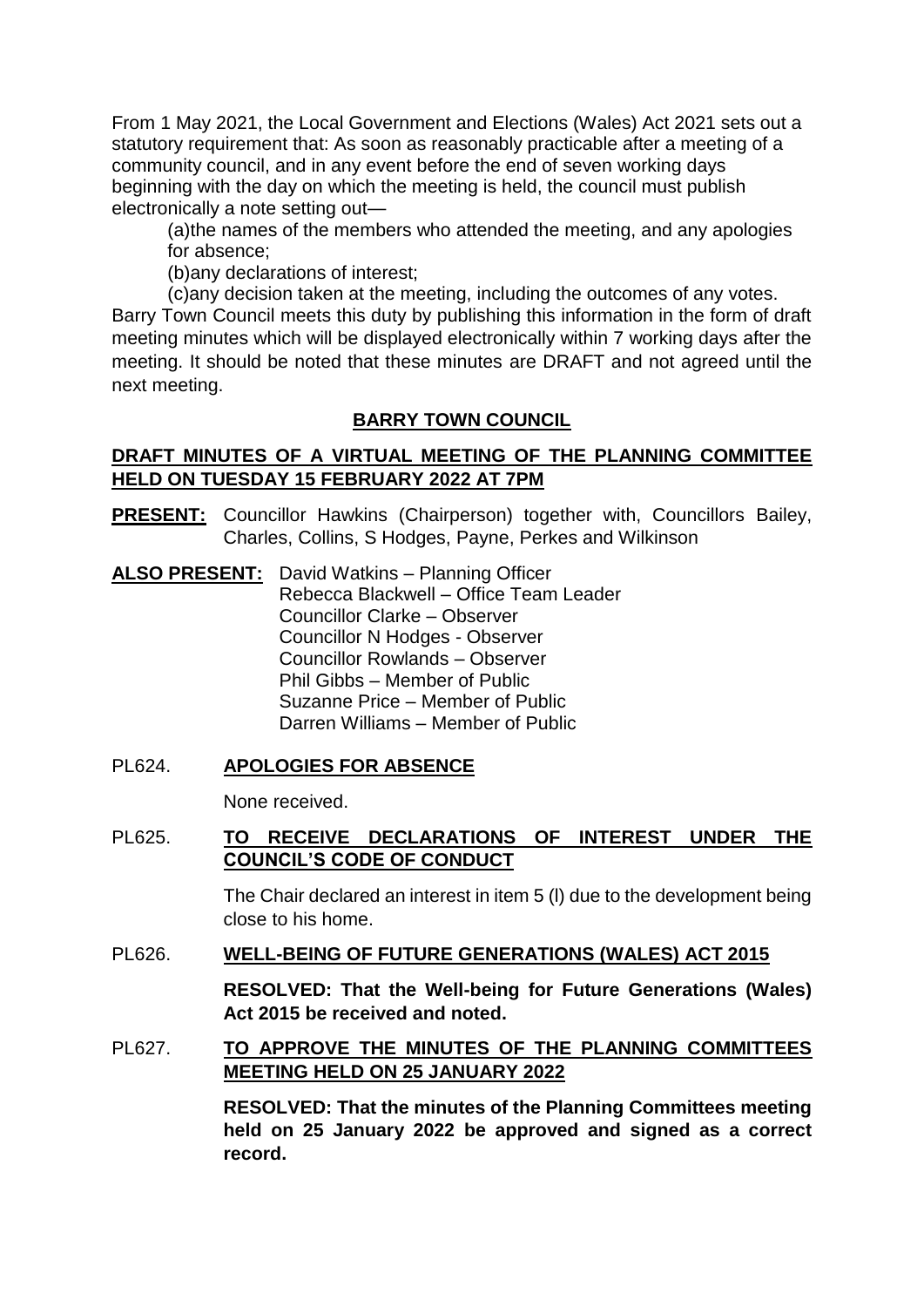### PL 628. **TO CONSIDER PLANNING APPLICATIONS**

### **a) Planning Application No. 2019/00871/OUT**

**Location:** Land at Model Farm, Port Road, Rhoose **Development:** Hybrid application comprising an outline application for the demolition of existing buildings and erection of 44.75ha Class B1/B2/B8 Business Park, car parking, landscaping, drainage infrastructure, ecological mitigation and ancillary works (all matters reserved aside from access) within Area A and a full application for change of use from agricultural land to country park (Use Class D2) within Area B.

The Planning Officer talked members through his report and concerns advising that there had been a large reduction on financial capabilities stating that the development would be non-viable if they were to pay the Section 106 contributions. The Planning Officer also advised that there had been no change in the development a a robust objection is suggested.

Councillor Bailey agreed that the objection had to be more robust and in the strongest terms. He also raised concerns about the reduction on the Section 106 financial contribution as it is tied into the relief road at junction 34 of the M4. He also raised concerns to the loss of important agricultural land, stating that the proposed development is not viable and a strong robust objection is made.

Councillor Perkes agreed with Councillor Bailey adding that the Council re-iterates its strong objection to the proposed development.

Councillor S Hodges advised members that Barry Town Council were not Statutory Consultees at the beginning when the application was first proposed and raised this as the proposed development would have a significant effect on Barry and its border. Councillor S Hodges added that the reduction of the Section 106 financial contribution would have an impact on Barry and that the Vale of Glamorgan Council were miss-directed as the development viability information was not present during the decision making process.

Councillor Clarke advised that he had a statement which he would like to read out to the Committee. The points that Councillor Clarke made were in relation to:

- Traffic Concerns on Port Road and at Weycock Cross
- Sewerage concerns at Cog Moors which is already at capacity and would not be able to cope with sewerage produced from the proposed development
- Concern over TAN 15 and the flooding risks connected to it, it is likely to have an impact on Porthkerry Park.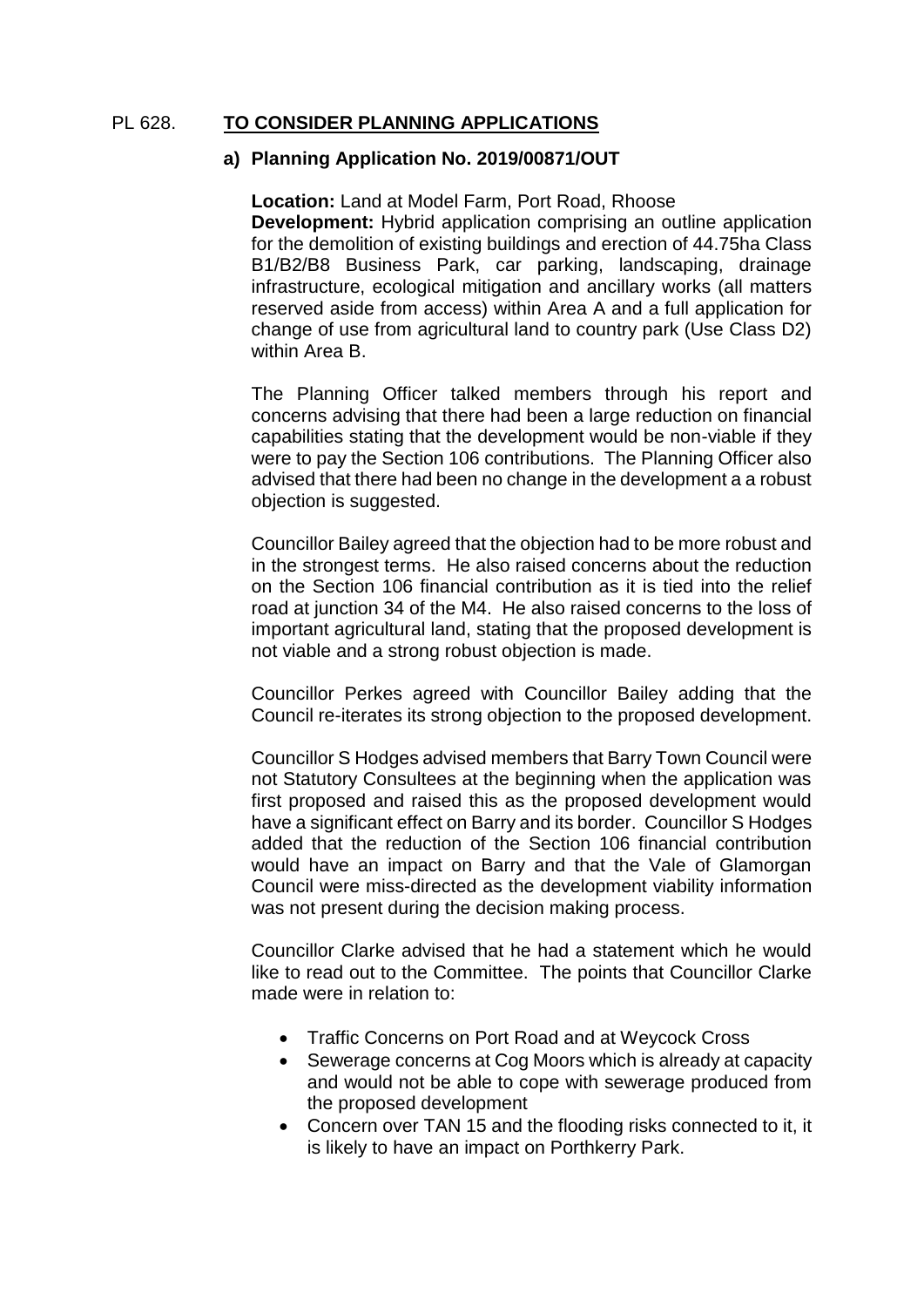• Barry Town Council should have been Statutory Consultees from the beginning

Councillor Rowlands interjected and stated that Councillor Clarke is not a member of the Planning Committee and members should have been asked permission for him to speak. Councillor Perkes agreed with Councillor Rowlands.

Councillor S Hodges asked for a point of order, saying that the Chairperson invite people to speak and there is nothing in standing orders to state the order of which members and non-members can address the committee. Councillor Charles added that it would be for the Committee to agree who speaks or grant permission.

The Chair then asked members of the committee if they wish to speak.

Councillor Charles said that Plaid had said what she wanted to say adding that the proposed Section 106 financial contribution is not enough and that the proposed development is not viable, a strong objection should be submitted.

Councillor S Hodges said that the scheme is not viable without the full section 106 financial contribution and that a complaint should be made that Barry Town Council were not originally Statutory Consultees, clarification must be sought.

Councillor Clarke asked to address the committee which members agreed. Councillor Clarke continued to address the points within his statement advising that the developer is requesting planning permission for something which is not economic, a large reduction on Section 106 financial contributions, the current land available at the Bro Tathan site demonstrates that there isn't a requirement for this type of development, the proposed expansion of Bristol Airport will have a negative impact on Cardiff Airport, a number of grade II listed buildings in close proximity to the development including other former farm houses, Egerton Grey house, Church farm and St Curig Church.

Councillor Payne raised concerns in relation to the re-direction of public footpaths and agree with the general consensus.

Phil Gibbs wished to address the committee with his concerns. He advised members that he is part of Vale Communities Unite adding his concerns of the non-viability of the site noting that the Ecology report was not forwarded to the Vale of Glamorgan Planning Committee and that the development would be detrimental to the residents of the Vale of Glamorgan. He also had concerns over the sustainability of Cardiff Airport, the demolition of the farm building on the site, adding that there is a Climate Emergency and this proposed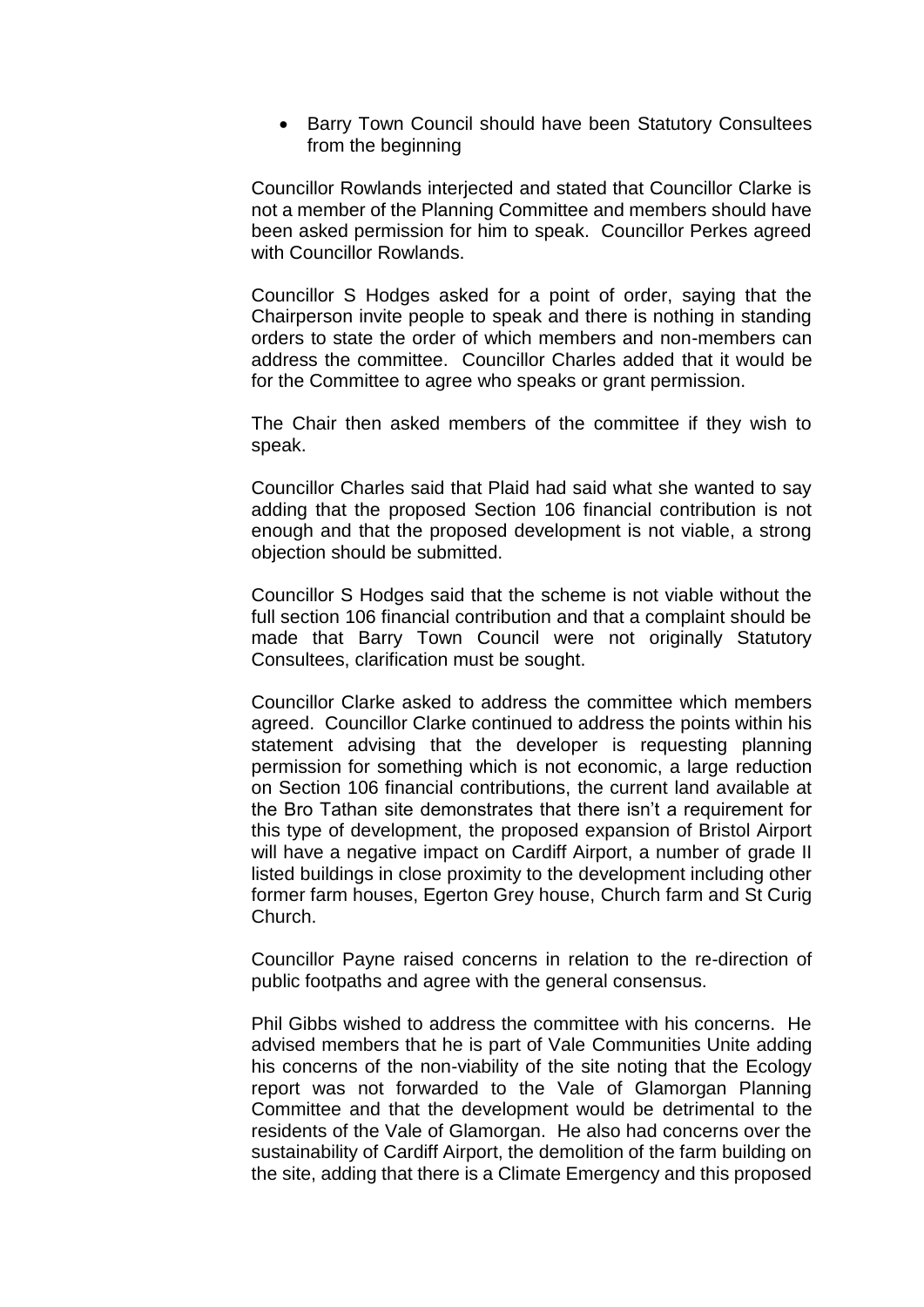development would remove a green wedge from the Vale of Glamorgan, effecting the LDP which was implemented in 2011.

Councillor Rowlands advised that he is a member of the Vale of Glamorgan Planning Committee noting the traffic congestion to the North side of Barry and the disappointment of not receiving the viability figures.

Councillor Perkes thanks the members of the public for attending, advising them that Barry Town Council have objected to the development previously.

Councillor Collins commented on the traffic issues within that area and that public transport is unreliable with no signs of improvement, adding to the traffic problems.

Members concluded the discussion and it was;

**RESOLVED: Barry Town Council wish to highlight 2 important considerations in relation to the planning application process for the proposed development at Model Farm. They are;**

- **The Town Council considers it should be a statutory consultee in this matter**
- **The Town Council are disappointed that the Development Viability Appraisal was not made publicly available when this application was first considered and its subsequent implications for the Section 106 payments/funding arrangements.**

**The Planning Committee re-iterate its concerns regarding the proposed development**

**and very strongly object to the current proposals for the following reasons;**

- **The proposals would generate increased and unacceptable traffic levels, leading to congestion particularly on local roads, particularly Port Road**
- **There appears a lack of a phasing programme within the application.**
- **The project appears purely speculative and unviable, with currently no identifiable tenants.**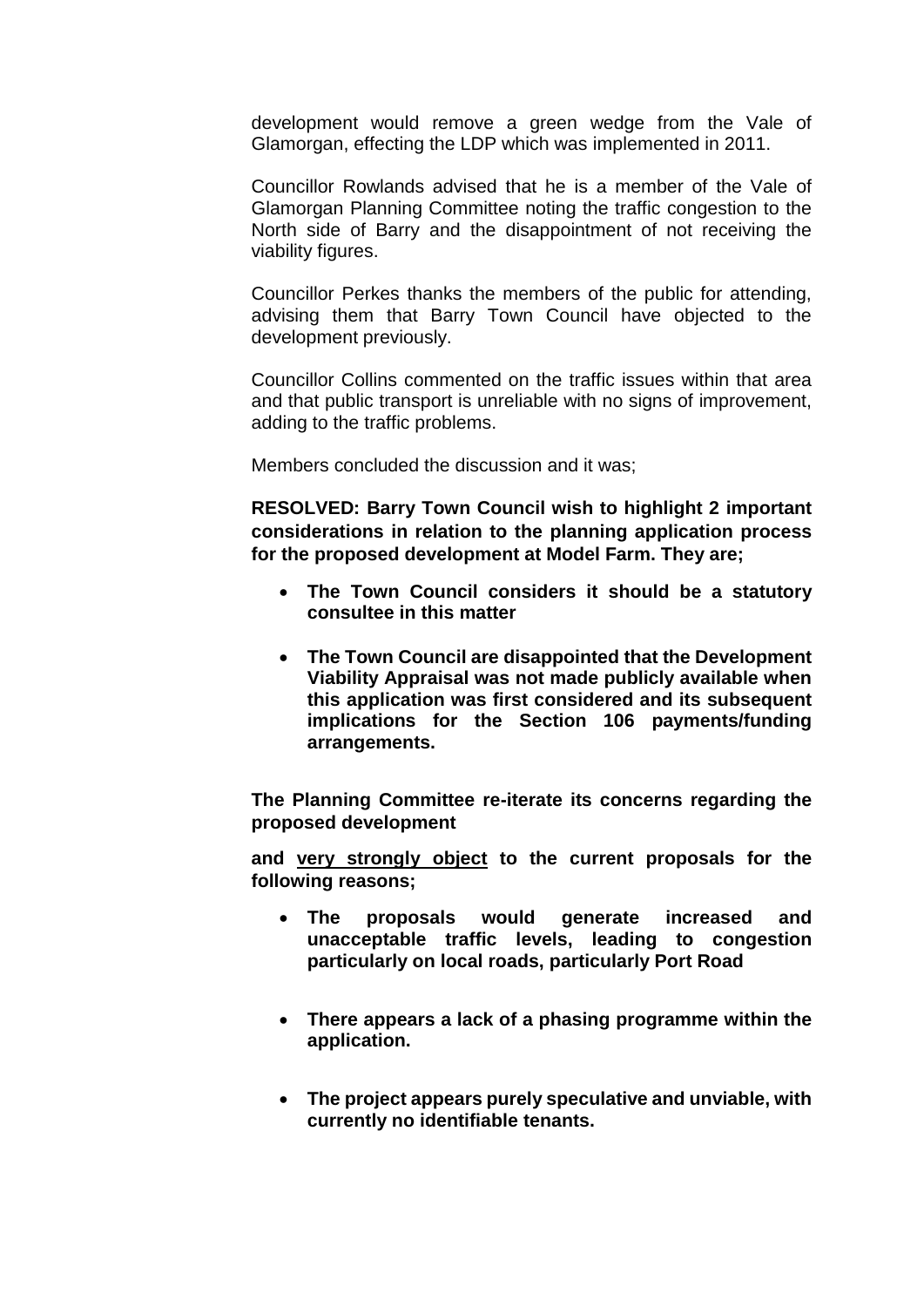- **The proposals do not appear to have adequately assessed the implications for the local environment.**
- **The project does not appear to be initiated or led by the key site activity/occupier i.e. Cardiff Airport. This reinforces the speculative nature of the proposals.**
- **The proposed extension of Porthkerry Park – who funds this proposal and who maintains in future this is not explained.**
- **There appears to be poor linkage between pedestrian routes and cycleways in the proposals. Also question mark regarding the practicality of walking to the site via local roads and Porthkerry Park.**
- **The loss of a productive farm is not acceptable.**
- **The construction of new build on green field land is not acceptable. The Council should be directing developers to existing Brownfield sites e.g. Llandow Airfield and former Dow Corning land.**
- **The unacceptable and ill-timed traffic surveys - not undertaken at peak periods.**
- **The proposals appear at odds with the objectives and sentiments of The Well Being of Future Generations (Wales) Act 2015, to the detriment of the people of Barry and local rural villages.**
- **The proposals appear dysfunctional in travel/transport terms with heavy reliance upon private motor vehicles. There are limited proposals for improving public transport in terms of buses or rail passengers/freight.**
- **There are local alternative sites for redevelopment as industrial parks e.g. Bro Tathan development.**
- **The recent updated TAN 15 document identifies that parts of the site may be liable to potential flooding**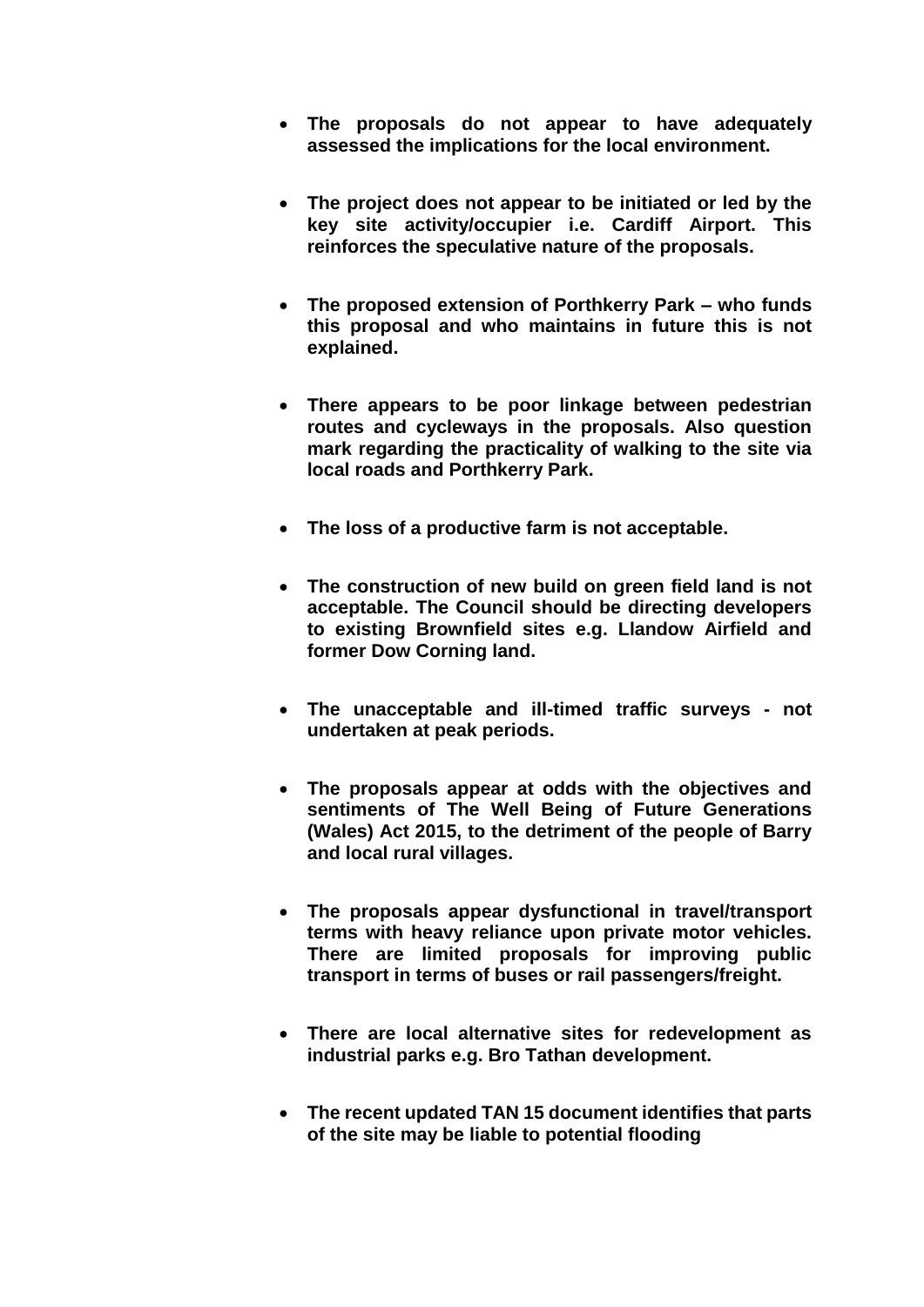- **The proposed development will adversely impact upon the existing foul drainage system and local Sewage Treatment Works.**
- **There is concern that local public footpath network will be adversely impacted by the proposed development.**
- **b) Planning Application No. 2021/01136/FUL**

**Location:** 5, Ffordd Y Mileniwm, Barry **Development:** Erect a fence around front garden

**RESOLVED: Barry Town Council objects to the proposed development for the following reasons;** 

- **The proposed fence would be an intrusive visual element in the existing street scene**
- **The proposed fence would set an unacceptable precedent for similar developments at this location.**

#### **c) Planning Application No. 2021/01269/FUL**

**Location:** 12, White House, Barry **Development:** Excavate an area 6m x 3m to install open air swimming pool at ground level: no retaining wall or enclosure required

**RESOLVED: No objections subject to the satisfaction of the Vale of Glamorgan Planning and Engineers departments.** 

### **d) Planning Application No. 2021/01593/FUL**

**Location:** Awbery House, Buttrills Walk, Barry **Development:** To fit a band III end-fed collinear antenna to the roof of Awbery House.

Councillor Payne wished to object against the proposed development due to the health impacts that masts cause on public health adding that they should not be sighted near schools or residential areas.

A vote was taken whereby 1 member voted for an objection.

### **RESOLVED: No objections**

#### **e) Planning Application No. 2021/01790/FUL**

**Location:** The Buck, 62-66, Holton Road, Barry **Development:** Proposed conversion of existing upper floors into 14 hotel style rooms with ensuite bathrooms. Small lounge area, office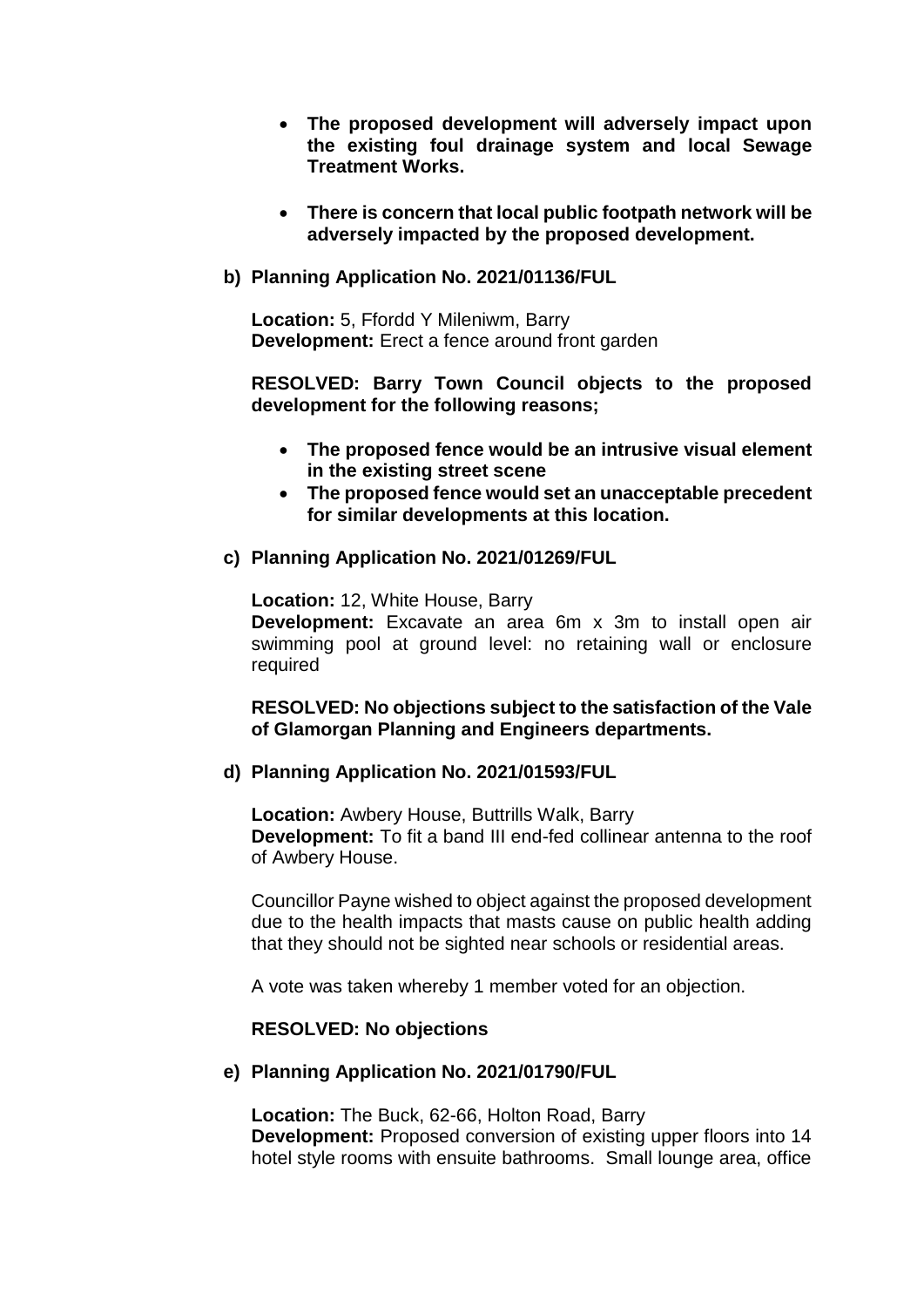and laundry room. New internal fire escape stair (from upper floor to firs) and externally from first floor to ground

Councillor Perkes agreed with the Planning Officer adding that it would be good to have people staying within the Town Centre.

Councillor Collins had concerns over the use of the hotel style rooms and parking in the area.

### **RESOLVED: No objections subject to the following:**

 **The proposed development is to the satisfaction of the Vale of Glamorgan Housing department and Fire Officer – South Wales Fire and Rescue.** 

## **f) Planning Application No. 2021/01793/FUL**

**Location:** Living Accommodation, Nisa, 1, Vere Street, Barry **Development:** Conversion to top floor to four-bedroom HMO flat

Councillor Payne raised concerns to the historic value of the building and agreed with the objection of overdevelopment. Councillor S Hodges advised that the committee will need to agree the strong objection adding concerns of 4 adults using one bathroom.

## **RESOLVED: Barry Town Council strongly objects to the proposals for the following reasons:**

 **The proposed conversion of the top floor to a 4 bed HMO appears to be an overdevelopment, which requires a reduction in bedroom numbers; a reconsideration of the occupancy levels and improved associated facilities for this property.** 

It was at this point of the meeting whereby the Planning Officer began to have technical issues displaying the plans for members to consult on the Planning Applications. The Planning Officer advised that the remainder of the applications do not appear controversial.

Councillor S Hodges suggested that as the Planning Officer was having technical issues the Scheme of Delegation is implemented for the duration of the meeting.

Members agreed that for the remainder of the agenda, the Scheme of Delegation will be implemented.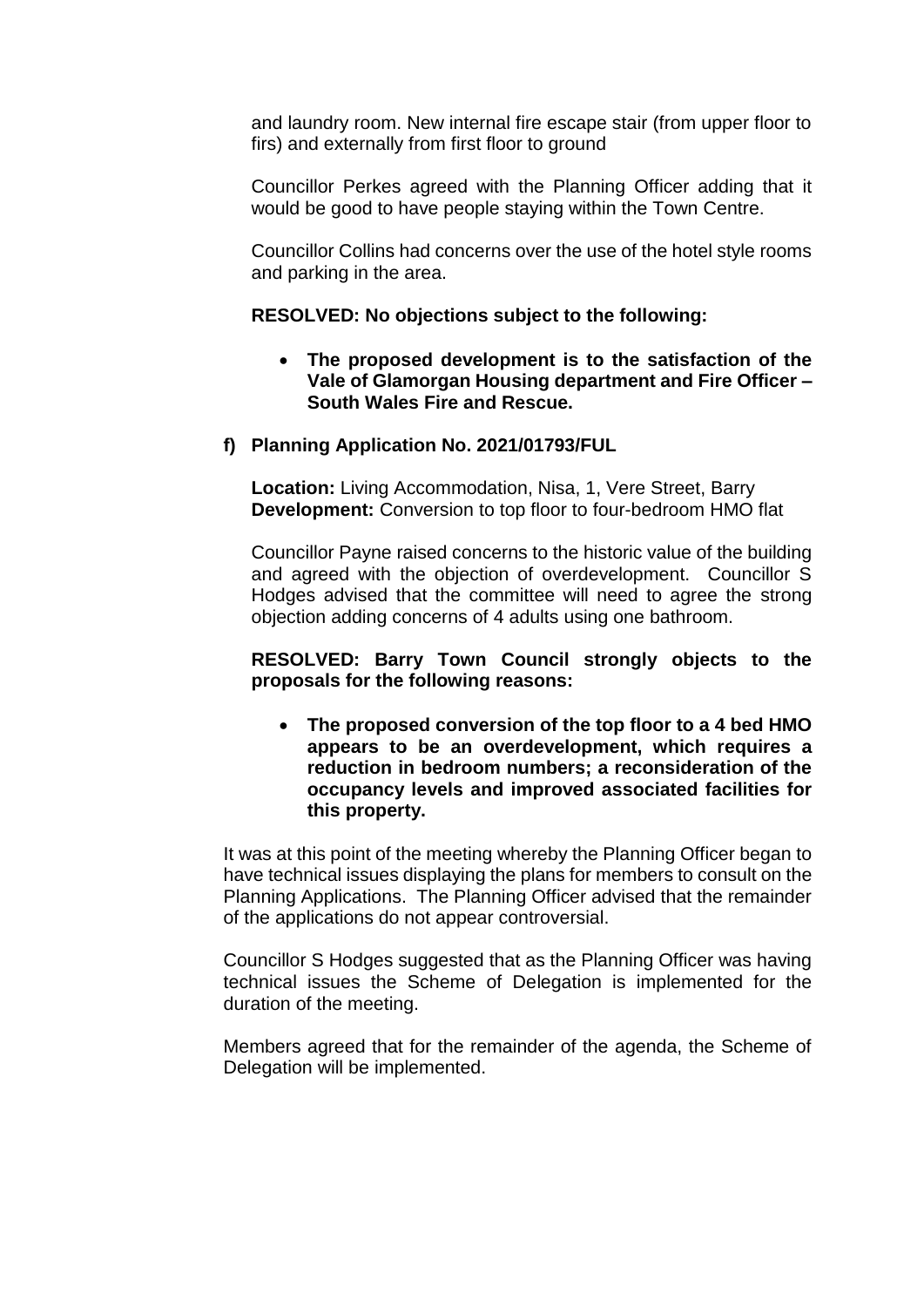## PL629. **APPLICATIONS DEALT WITH UNDER DELEGATED POWERS**

### **g) Planning Application No. 2022/00001/FUL**

**Location:** 41, Hinchsliff Avenue, Barry **Development:** Demolition of side outbuilding and rear conservatory. Creation of 2 storey side extension, front monopitch porch and replacement conservatory to the rear, with balcony over.

### **RESOLVED: No objections subject to the following:**

- **The proposed development has matching finishes and materials to that of the original dwelling**
- **The glass balustrade on first floor shall be of opaque/obscure glass.**

## **h) Planning Application No. 2022/00007/FUL**

**Location:** 19, Birch Grove, Barry **Development:** Loft conversion with hip to gable extension and new flat roof rear dormer with Juliet balcony and conversion of existing garage to habitable space

### **RESOLVED: No objections**

## **i) Planning Application No. 2022/00014/FUL**

**Location:** 49, Harvey Street, Barry **Development:** Proposed loft conversion with rear flat roof former window.

## **RESOLVED: No objections subject to the proposed development having matching finishes and materials to that of the existing dwelling**

## **j) Planning Application No. 2022/00021/FUL**

**Location:** Jacksons Quay, Barry **Development:** Alteration of existing window/door opening and the construction of a new ramped access plus associated works

#### **RESOLVED: No objections**

#### **k) Planning Application No. 2022/00025/FUL**

**Location:** The Park PH, Park Crescent, Barry **Development:** Erection of a timber framed shelter in existing beer garden; installation of some fixed seating beneath shelter;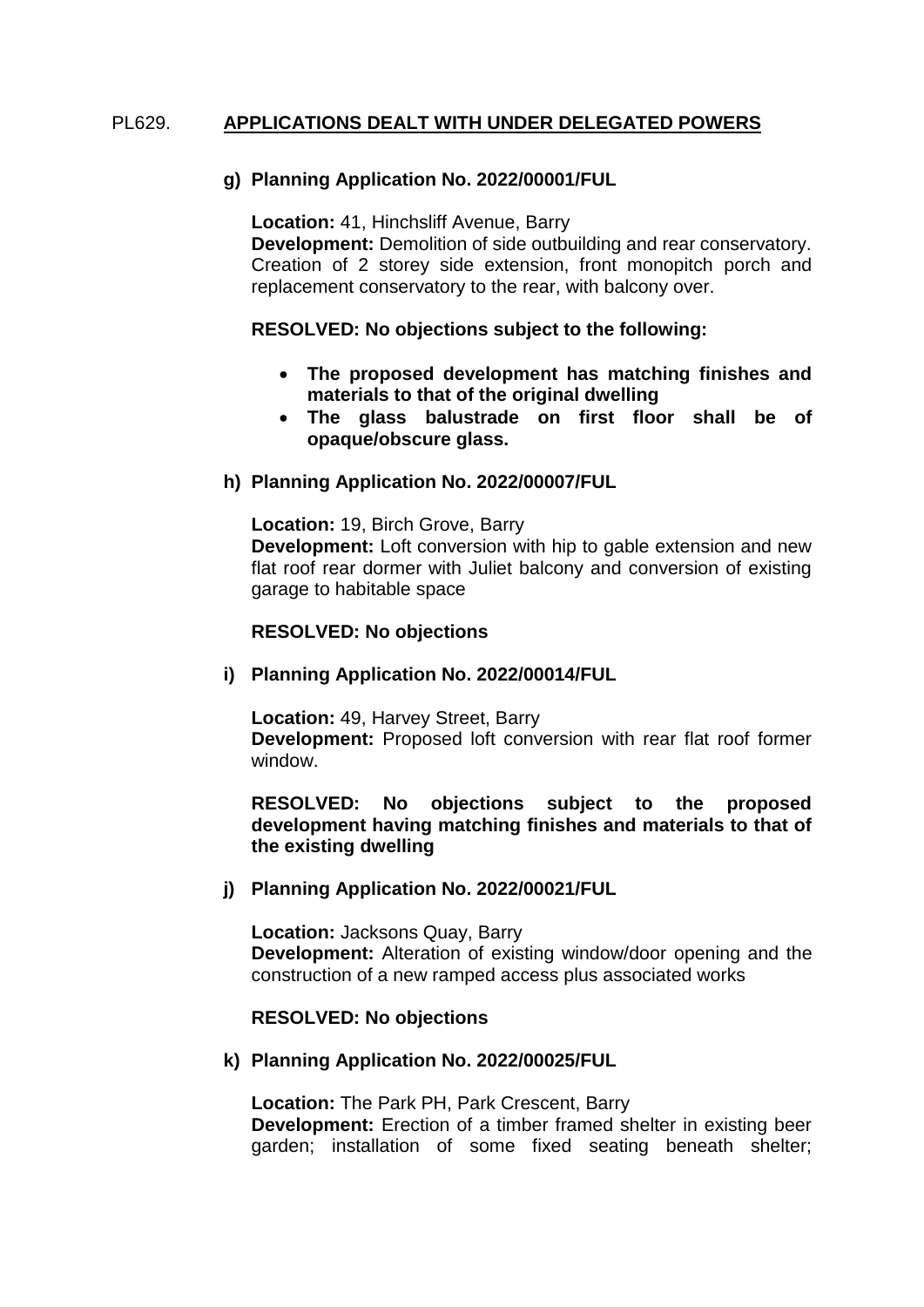construction of timber bin enclosure; forming of new door and window in end gable

## **RESOLVED: No objections**

### **l) Planning Application No. 2022/00027/FUL**

**Location:** 39, Cae Leon, Barry **Development:** Demolition of existing rear single storey flat roof extension, conservatory and garage, construction of new single storey pitched roof extension, render external facades and re-roof.

### **RESOLVED: No objections subject to finishes and materials of the proposed development be to the satisfaction of the Vale of Glamorgan planning department**

#### **m) Planning Application No. 2022/00035/FUL**

**Location:** 12, Peterswell Road, Barry **Development:** Porch replacement, single storey extension to side and rear, including material alterations

### **RESOLVED: No objections**

#### **n) Planning Application No. 2022/00039/FUL**

**Location:** Plot adjacent to 17, Courtenay Road, Barry **Development:** New dwelling on existing vacant site, to include new vehicular and pedestrian access, parking and varying height retaining walls to rear and side of site, with new hard and soft landscaping.

## **RESOLVED: Objection to the proposed development for the following reasons**

- **The proposed dwelling and associated works is an overdevelopment of a restricted site.**
- **The proposed development could adversely impact upon the amenity and privacy of neighbours.**
- **The proposed vehicular access directly off Gladstone Road and car parking provision for the site is unacceptable**
- **The proposed dwelling has inadequate provision of amenity/garden area.**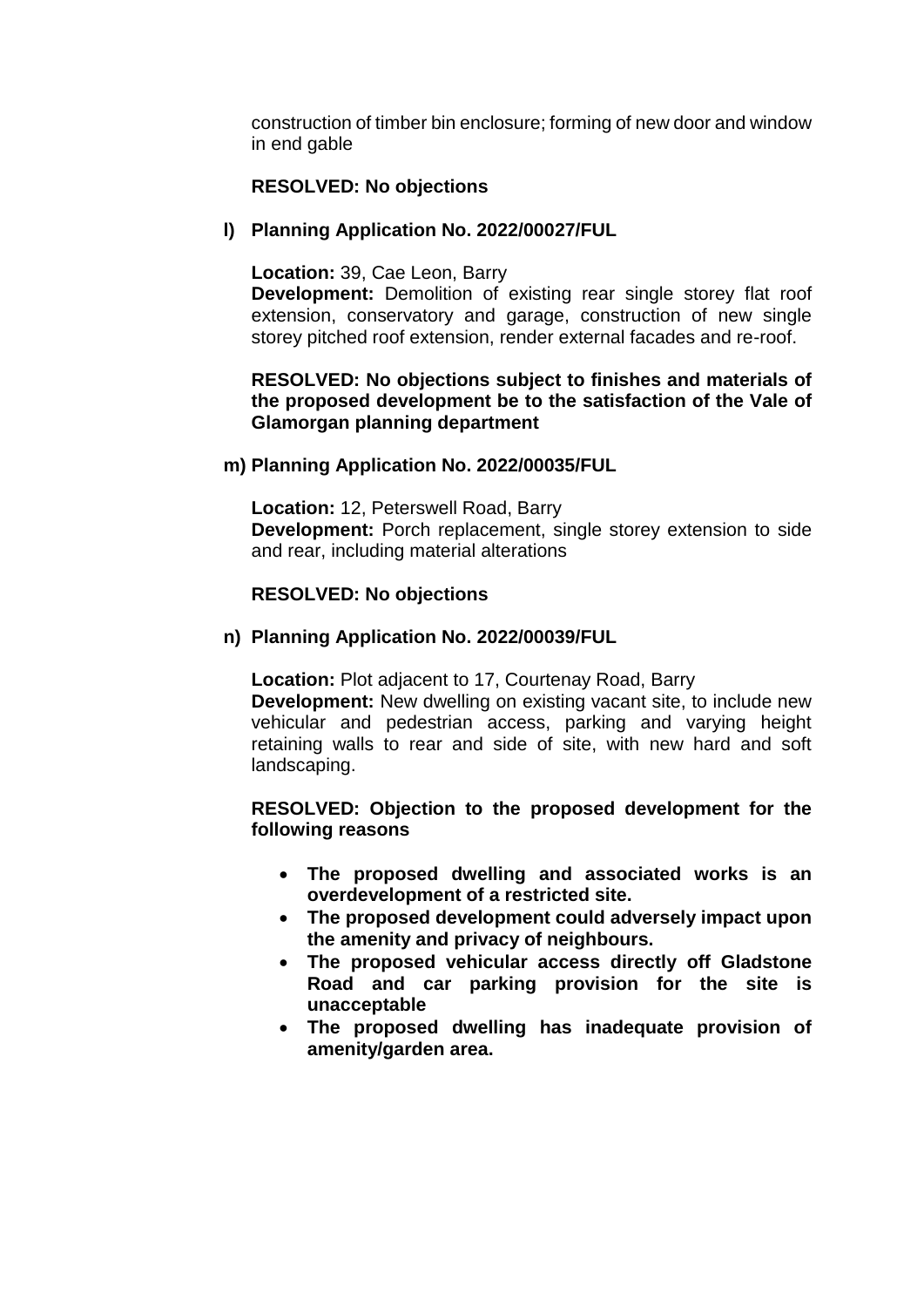### **o) Planning Application No. 2022/00044/FUL**

**Location:** Provincial House, Kendrick Road, Barry **Development:** Variation of Condition 2 (Plan Specification) of Planning Permission Ref. 2018/00092/FUL to allow for the installation of brise soleil.

**RESOLVED: No objections subject to the satisfaction of the Vale of Glamorgan Planning and Building Control Departments.** 

### **p) Planning Application No. 2022/00069/FUL**

**Location:** 130, Colcot Road, Barry **Development:** Demolition of existing garage and construction of single storey extension to the rear of the property

**RESOLVED: No objections subject to matching finishes and materials.** 

#### PL630. **TO CONSIDER TABLED APPLICATIONS**

#### **a) Planning Application No. 2022/00040/ADV**

**Location:** 5 Paget Road, Barry **Development:** Shop sign to be erected on existing metal frame held up by ornate posts on pavement in front of arcade at Dimes

#### **RESOLVED: No objections**

#### **b) Planning Application No. 2022/00093/FUL**

**Location:** 10, White House, Barry

**Development:** Proposed rear extension to replace existing conservatory, the existing footprint will be maintained so no increase in size. Changes to fenestration

#### **RESOLVED: No objections**

#### PL631. **LOCAL PLANNING AUTHORITY DECISIONS**

**RESOLVED: That the Local Planning Authority Decisions be received and noted.** 

# PL632. **NOTIFICATION OF A PREMISES LICENCE APPLICATION – BARRY WEST END CLUB & INSTITUTE, 54 ST. NICHOLAS ROAD, BARRY CF63 6QY. THE LICENCING ACT 2003**

**RESOLVED**: No objections